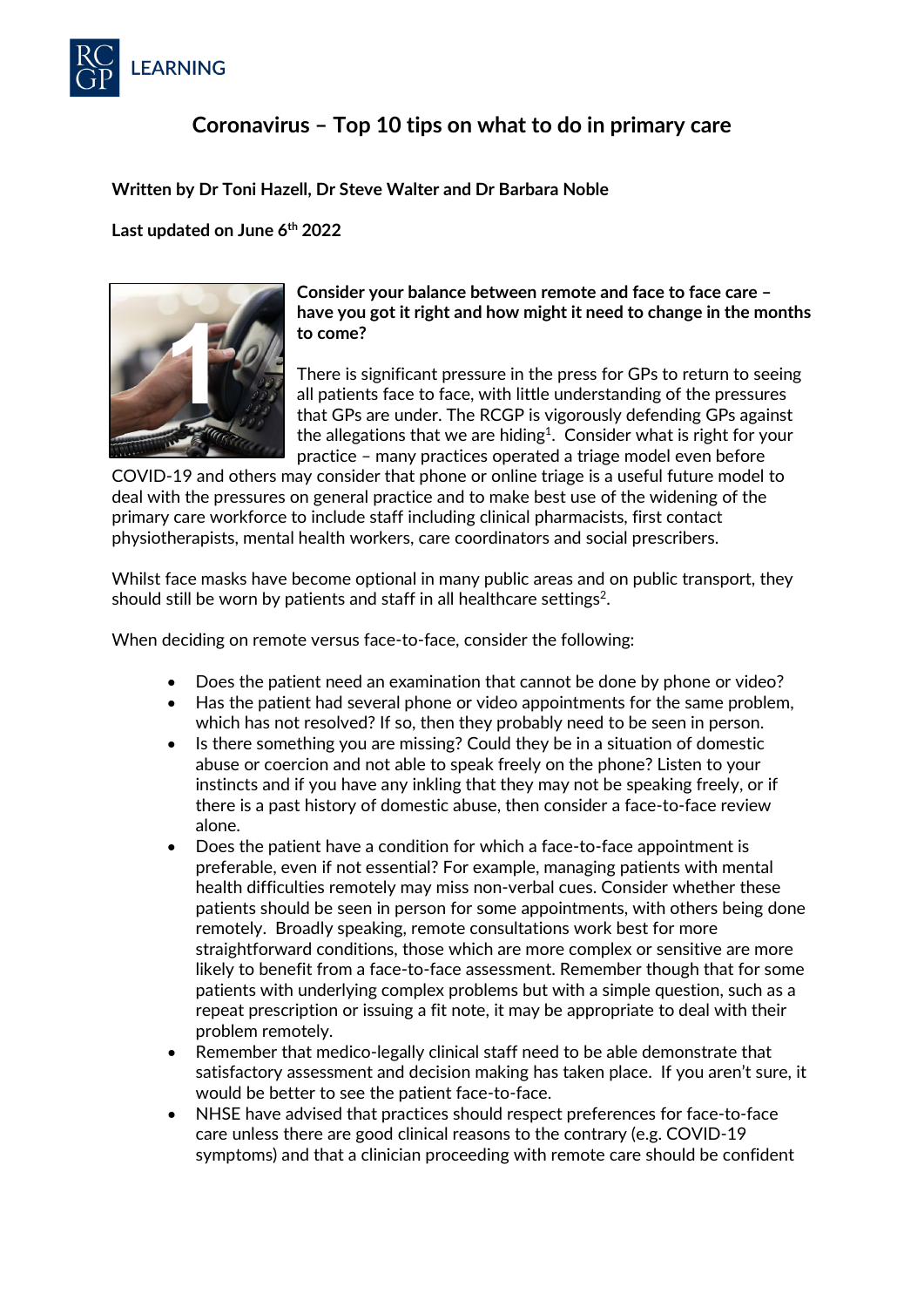

that it will not have a negative impact on their ability to carry out the consultation effectively $41$ .

As always, communication is important. Listen to what your receptionists are saying – are they explaining how remote assessment can work and benefit both patient and GP? Practices who implemented phone triage before COVID-19 often spent many weeks training reception staff, but the pandemic has meant that many haven't had the luxury of such training. Is now the time to think about reception training to ensure that staff are conveying the possible options to patients correctly? If you are a commissioner, consider whether your CCG should provide staff training resources at scale.



#### **Think about ongoing management of respiratory symptoms and be aware of the issues with COVID-19 in children and what to do if resuscitation is needed.**

Hot hubs have gone in most areas, but some practices may be using a separate 'hot room' for patients with respiratory symptoms. If a symptomatic patient needs to be seen in your own surgery, consider bringing them down at a quieter time of the day, at the end of a session, or using a different entrance or consulting room.

Remote management using home pulse oximetry has been shown to be safe, as long as there is clinical support available using a 'virtual ward' model<sup>3</sup>; in some areas, saturation monitors have been bought in bulk and distributed to patients for whom this will help the decision making process. Concern was initially raised that these devices may be less accurate in those with black or brown skin, however this issue is mainly for those with saturations of below 90%, who should hopefully be in hospital rather than being managed in primary care. As always, patient assessment should be holistic, rather than relying solely on a number from a saturation monitor, and the patient's usual baseline should be taken into account.

Guidelines have been published regarding resuscitation in primary care<sup>4,5</sup>. An arrest should be checked for by the absence of signs of life and normal breathing or the lack of a carotid pulse; do not put your face close to the patient's mouth to establish this. In the first few minutes after a non-asphyxial arrest, compression only CPR may be as effective as combined ventilation and compression. Ventilation is considered to be an aerosol generating procedure (AGP) by some authorities and should only be carried out if appropriate protective equipment is available. This includes a filtering face piece (FFP3) mask or hood, often not available in primary care. If all you have is non AGP protective equipment (e.g., an apron, surgical mask, gloves, and eye protection) then you should attach a defibrillator as soon as possible and shock if appropriate. If chest compressions are carried out, then the patient's nose and mouth should be covered with a cloth. If a situation arises where mouth to mouth ventilation is carried out, then a face shield should be used when available.

Concerns have been raised that some children with COVID-19 will develop a multi-system inflammatory reaction which can require intensive care. This syndrome has been named paediatric inflammatory multisystem syndrome  $(PIMS)^6$ ; clinical features are similar to Kawasaki's syndrome. Most children with COVID-19 will only have minor illness but we should be on the alert for a small number of children who may become critically ill.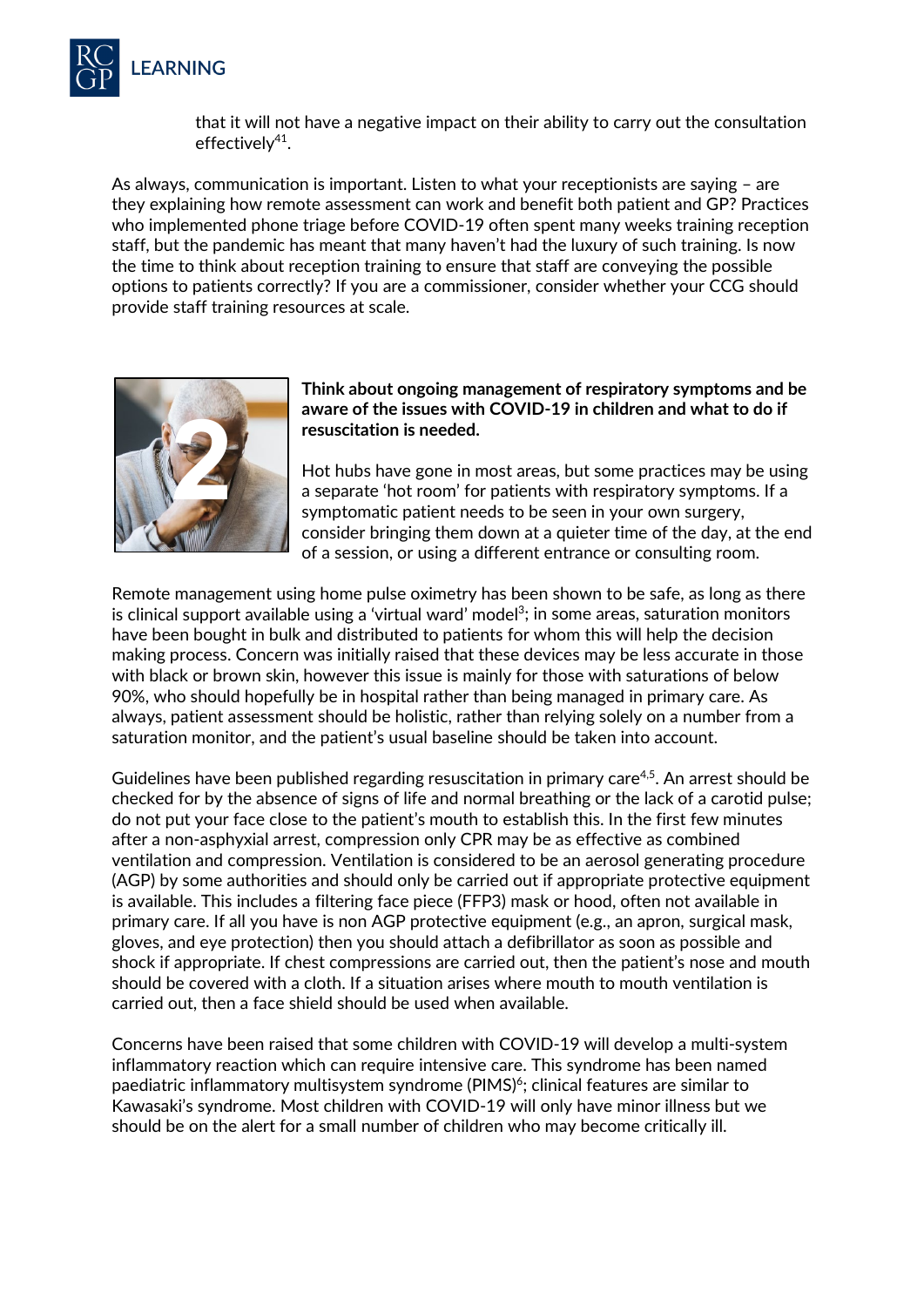



# **Shielding has ended but QCovid is available for GPs who find it useful**

The shielding programme has now been closed down in all four countries of the UK. More information about this is in [our eLearning](https://elearning.rcgp.org.uk/course/view.php?id=377)  [resource,](https://elearning.rcgp.org.uk/course/view.php?id=377) which will be updated again if there are any changes.

The QCovid calculator<sup>7</sup> has been developed by Oxford University and uses data from the first wave of the pandemic to calculate the absolute and relative risk of catching COVID-19 and being admitted or

catching COVID-19 and dying from it. GPs have access to QCovid if they wish to use it. It can sometimes be useful in a consultation, for example to reassure a patient who is nervous about attending hospital for an essential appointment.



### **Think about which groups of patients may find it hard to access primary care with our current ways of working**

With the move to full triage, we must be careful not to exacerbate health inequalities for some groups of patients, particularly those who are digitally excluded. More information about this can be found in the [recently published RCGP module](https://elearning.rcgp.org.uk/course/view.php?id=499) on health inequalities. Don't forget those with mental health issues – there are NHSE resources to do with dementia<sup>9</sup>, learning disabilities<sup>10</sup> autism<sup>10</sup>, and hearing loss<sup>42</sup> which may be useful. Consider how deaf patients will access your surgery if the main access point is on the phone  $11,12$ .



# **Appraisal has restarted in a very light-touch way and the CQC have restarted inspections**

- The 2022/23 appraisal year has now started and so far the 'light touch' format from last year is continuing, involving significantly less need for documentation; preparation should only take around 30 minutes<sup>13</sup>
- Changes to appraisal are summarised in this useful video $14$ .
- Those who have missed an appraisal will not need to catch it up and will revalidate with one less appraisal in this revalidation cycle
- If you are due to revalidate soon but have not yet been able to carry out your surveys, then talk to your appraiser or appraisal office – in this situation revalidation will usually be deferred. Similarly, if appraisals are still happening in your area but you feel unable to take part in the appraisal process due to personal circumstances please talk to your appraiser or local appraisal office – there is understanding of the recent difficulties and you are likely to receive a helpful and empathetic response. Surveys can be carried out after face to face or remote consultations.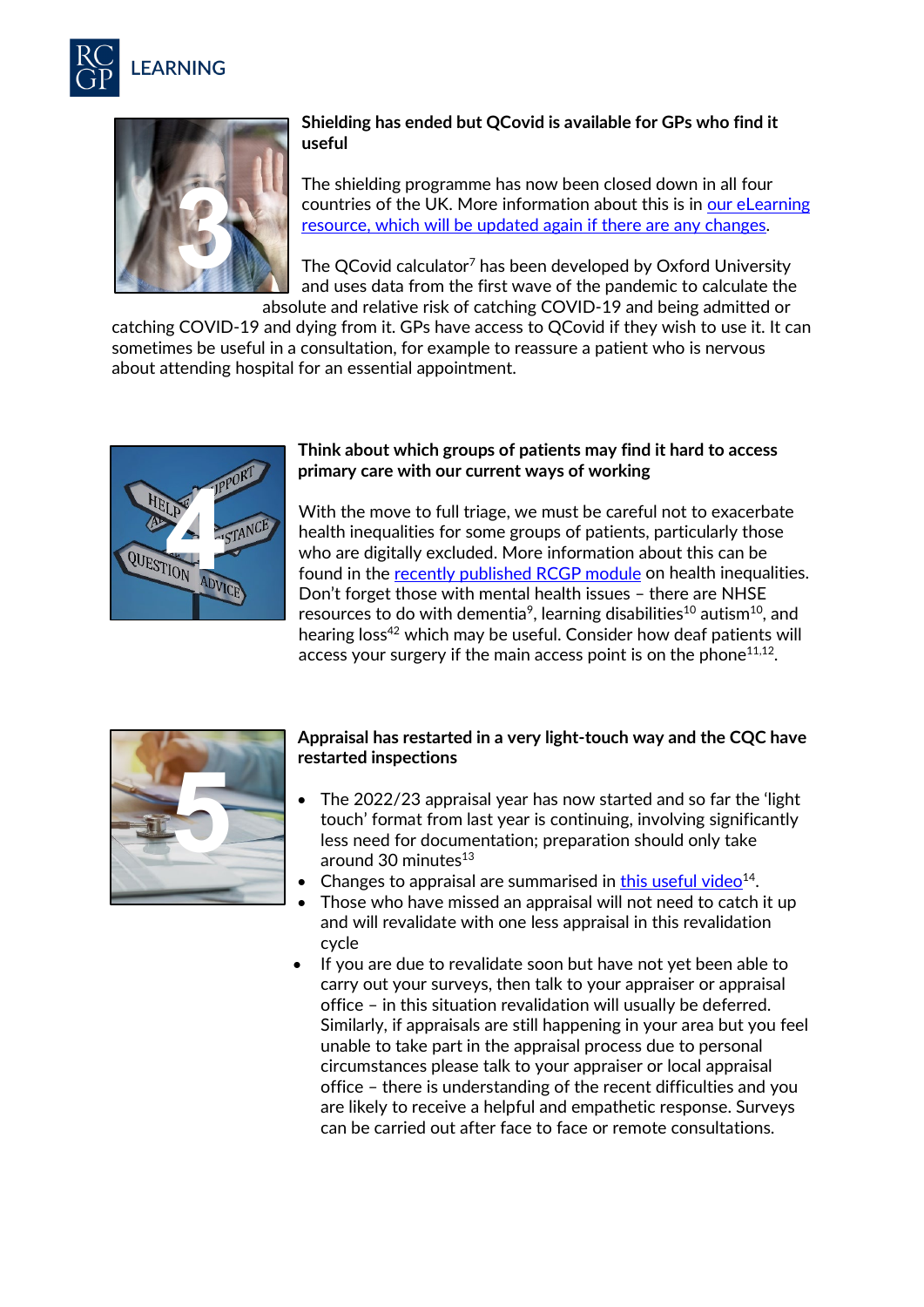

- CQC inspections have restarted<sup>15</sup> the BMA have expressed concern about the timing of this and called for a complete overhaul of the inspection process<sup>16</sup>.
- You do not need to do a fit note for anyone who is self-isolating, unless they need to be off work for more than two weeks. Those self-isolating for 7 days can use a self-certificate and if it extends for longer than that they can get a certificate online from 111<sup>17</sup>.
- Patients who ask their GP about problems at work, such as concerns that their place of employment is not COVID-19 secure should be encouraged to talk to their union or  $ACAS<sup>18</sup>$  - there is no obligation on GPs to write letters to employers in this situation.
- If you are working somewhere different from usual or working in a different way due to COVID-19, the government's indemnity scheme will still cover you. It will also cover new activity due to COVID-19 for which there is no existing indemnity in place. It is still good practice to act only within your level of competence<sup>19</sup>. It is also a GMC requirement<sup>20</sup> to have your own indemnity cover and all of the major defence organisations have information about COVID-19 on their websites.
- Fit notes can be e-mailed or texted to patients patients do not need to have the original with a 'wet' signature, but this can be posted if requested.



# **Keep up to date with COVID-19 vaccination changes and community treatments**

As of. 1.6.22, over 143 million COVID-19 vaccination doses have now been administered to UK citizens<sup>21</sup>.

Eligibility is as follows:

- Age 5-11 those who are particularly vulnerable were offered the vaccination from January 2022<sup>22</sup>. A universal offer of two doses started in April 2022, using a lower dose than that given to adults<sup>23</sup>. Appointments can be booked via the national booking website.
- Age 12 15 without immunosuppression this group are being offered a course of two vaccines (but no booster) with a 12-week gap between the doses. Those at serious risk of severe illness can have their two doses with an eight-week gap
- Age 16 and over this group are being offered two vaccines plus a booster three months after the second dose of the primary course.
- Those with a severely weakened immune system who are aged 12 and over have been offered a three-dose primary course, after which they can have their booster – they will therefore receive four doses in total $24$ . Further information on this is available on these links for [England,](https://www.england.nhs.uk/coronavirus/wp-content/uploads/sites/52/2021/09/C1399-Updated-JCVI-guidance-for-vaccinating-immunosuppressed-individuals-with-third-primary-dose.pdf) [Scotland,](https://www.mygov.scot/covid-highest-risk/covid-vaccinations) [Wales,](https://gov.wales/covid-19-vaccination-programme-update-21-september-2021#section-80569) and [Northern Ireland.](https://www.nidirect.gov.uk/articles/get-covid-19-vaccination-northern-ireland#toc-3)
- A further booster, called the 'Spring booster' is now being offered to all those aged 75 or over, those who live in a care home and those aged 12 and over who are immunosuppressed. Unlike previous boosters/vaccination rounds, health and social care workers are not being offered this booster. It should be given no earlier than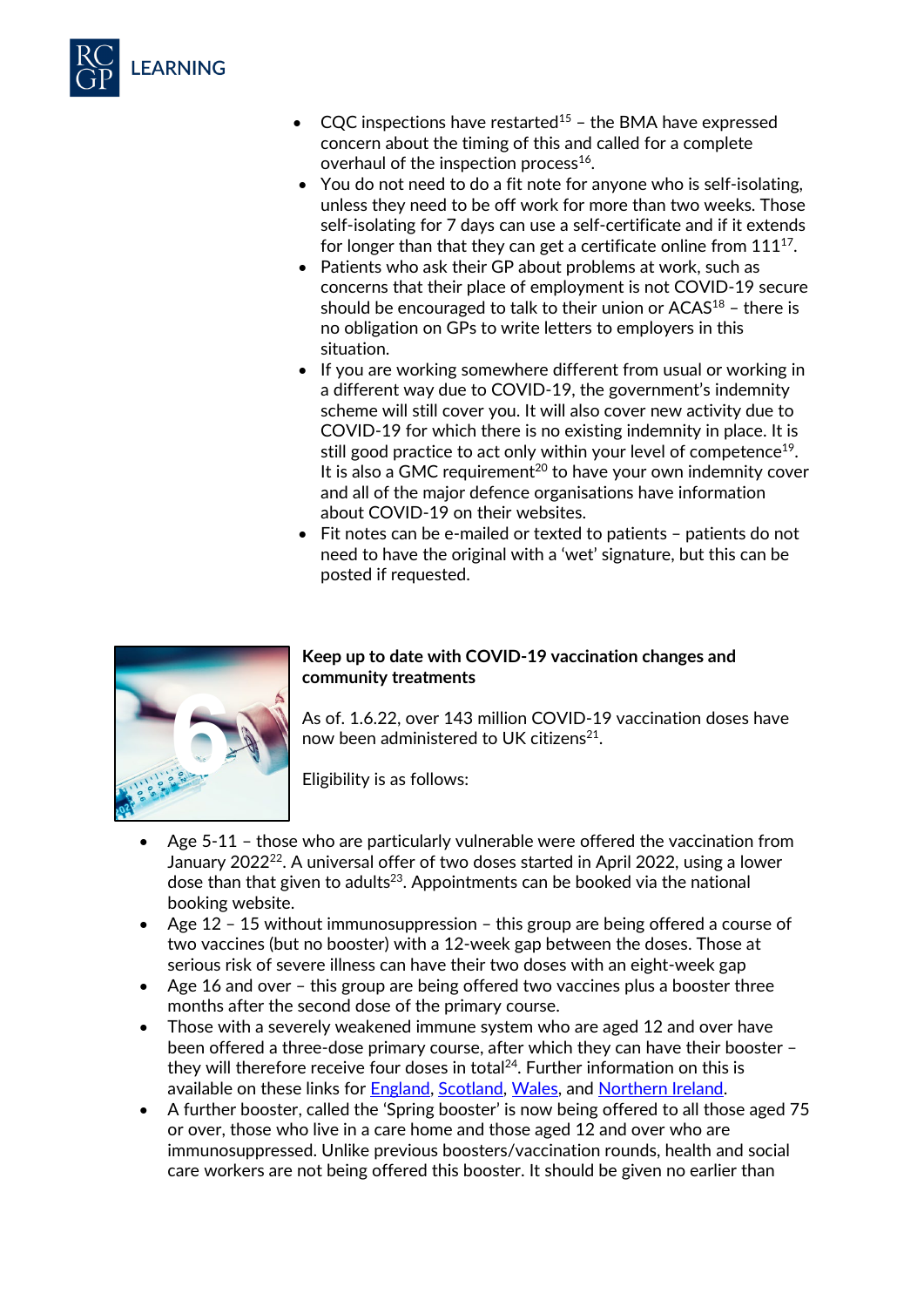

three months after the last booster dose. The green book chapter on the COVID-19 vaccine25 contains a table advising on which conditions count as being immunosuppressed for the purposes of this booster. Broadly speaking this corresponds more to the shielding group than the group who usually get an NHS flu vaccination, for example those with asthma are only eligible if they are on systemic steroids or have needed admission in the past.

The JCVI has given interim advice about an Autumn booster to be given later this year. It will be for frontline health and social care workers, all those aged 65 years or over, all residents and staff of care homes and adults aged  $16 - 64$  who are in a clinical risk group<sup>46</sup>.

There is now less publicity about thrombosis with thrombocytopaenia after COVID-19 vaccination; this was a rare side-effect of the OAZ vaccine and should therefore be less of an issue as we use more Pfizer/BioNTech and Moderna for boosters.

Those with a history of anaphylaxis (to any allergen) had previously been told that they couldn't have the Pfizer/BioNTech vaccination, but this has now been changed and the contraindication is only for those with allergies to a constituent of the vaccine or those with multiple unknown anaphylactic reactions<sup>25</sup>. The need for patients to remain at the vaccination centre for 15 minutes after being vaccinated has now been suspended, although driving should be avoided for the first 15 minutes<sup>26</sup>.

Pregnancy, breastfeeding and being on an anticoagulant are not a contraindication to either vaccine and women who are pregnant are recommended to have vaccination with either Pfizer/BioNTech or Moderna.

At the start of the vaccination programme there were significant restrictions on how the Pfizer/BioNTech vaccination could be moved once it had been defrosted; these have now been relaxed somewhat, which makes it easier to give in community clinics. It can now be stored in a fridge after defrosting for 31 days (increased from five) $27$  and can be moved for up to two journeys of six hours each, or one journey of twelve hours (including initial delivery to the main site).

The RCGP has a short eLearning module on the [COVID-19 vaccination](https://elearning.rcgp.org.uk/course/view.php?id=463) as well as a reference on [anaphylaxis and the COVID-19 vaccination.](https://elearning.rcgp.org.uk/mod/page/view.php?id=11672) Any other queries are likely to be answered with reference to the relevant chapter of the Green Book.

Antivirals can now be used in the community to treat patients with COVID-19 who do not need to be admitted to hospital. Patients who are very high risk (this group is more similar to the shielding group than to the group who are regularly offered an NHS flu vaccination) should have a PCR test to keep at home. A positive PCR (or lateral flow test uploaded to the NHS website) should prompt their local COVID-19 medicine delivery unit (CMDU) to phone them directly and offer either an oral antiviral or an intravenous monoclonal antibody. In theory the GP does not need to be involved in this process, but inevitably there are limits on coding accuracy and some patients may not have been picked up centrally but could still qualify for such treatment. If unsure, the GP can refer to their local CMDU via the eRS system; the clinics are found under infectious diseases. Patients who are aged over 50 or have any co-morbidity (broadly corresponding to the usual flu vaccination group) can enter the PANORAMIC study where they have a 50% chance of being allocated to a treatment arm and being given antiviral drugs. Information on these new treatments is summarised  $here<sup>28</sup>$ .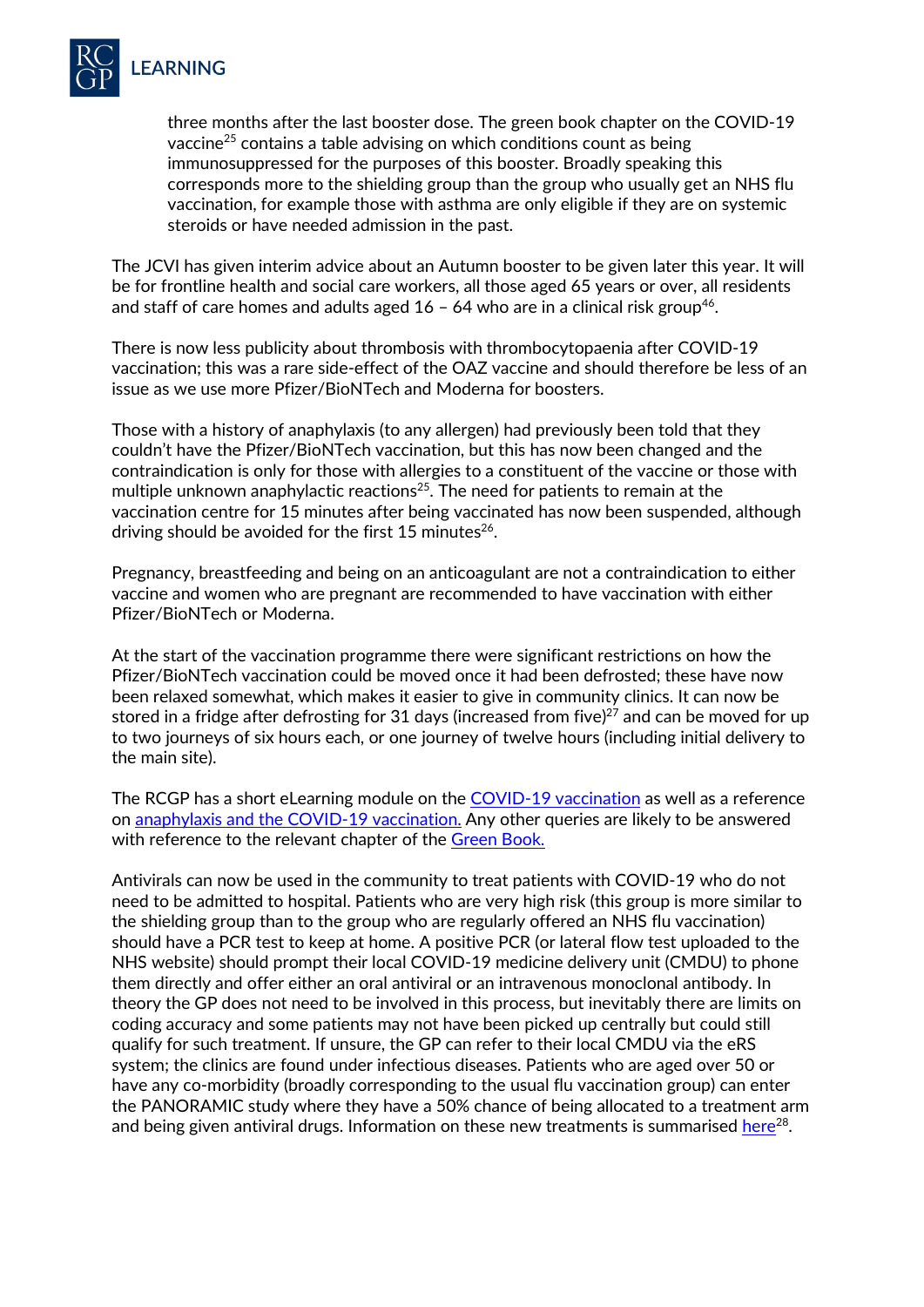



## **Death certification requirements are relaxed for as long as the Coronavirus Act is in force**

You can put COVID-19 on a death certificate if the patient was diagnosed clinically but did not have a swab $2^9$ .

The Coronavirus Act has now expired and some of the changes in it have reverted back to normal. Others will remain.

Ministry of Justice guidance<sup>44</sup> is that the death certificate or cremation form (Form 4) can now be signed if the person has been seen in their final illness **either** in the 28 days before death, **or** after death, but it must be signed by the doctor who has seen the patient – the option for any doctor to sign the form is now gone.

If the death was expected and someone other than the GP has verified death, but the GP has not seen in the 28 days before death or after death, then it may be possible for the coroner to sanction the signing of the death certificate, and the crematorium referee to allow the cremation form to be signed. There will be no return of the Form 5 (colloquially known as the 'part 2') for cremation purposes.

For more detail on this, [see our short module](https://elearning.rcgp.org.uk/course/view.php?id=378) on death certification.



#### **Look after yourself and your staff**

Anyone who actually listens to the security briefings on a plane will know that you should put your own oxygen mask on before helping others. The same principle applies here; if you get ill, you won't be able to care for your patients or help your colleagues. As well as using PPE if you see patients with possible coronavirus, look after your mental health by taking the time to debrief and by taking breaks when needed. An occupational health opinion could be

sensible for some GPs with chronic conditions for whom a practice based risk assessment is not enough. If your mental health is affected, consider using some of the services available for GPs, such as practitioner health<sup>30</sup>, and the NHS wellbeing support line<sup>31</sup>.



#### **Continue to plan ahead; this is a marathon, not a sprint**

Free testing has been significantly scaled back in England although lateral flow tests are still available for those who may be eligible for COVID-19 antivirals<sup>51</sup>.

There is no longer a legal requirement for the general public to selfisolate if diagnosed with COVID-19, however many schools are still asking children who test positive to stay home and so colleagues

may be affected by childcare issues. Can you support such staff, for example by allowing them to do just core clinical work in the surgery and admin from home after the kids are in bed?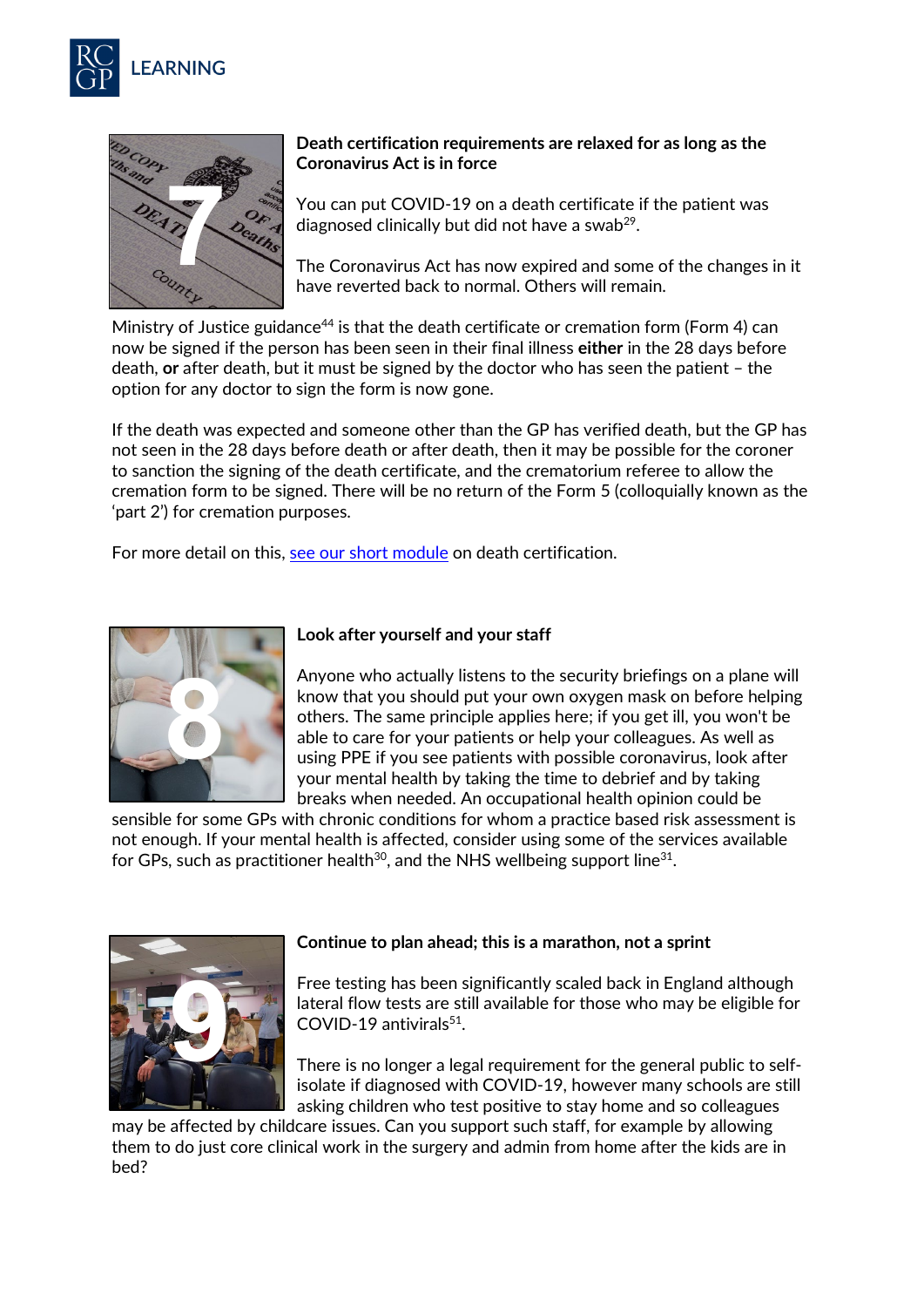

The advice in Scotland changed on May  $1<sup>st</sup>$  and most people no longer need to test if symptomatic. Free tests are available for health and social care workers, those who would be eligible for antivirals or for the self-isolation support grant, unpaid carers and anyone who is visiting a care home or going into hospital for a procedure or operation. Anyone who tests positive should isolate for three days (if aged 18 or under) or five days (if aged over 18), with the day of the test being day zero. Close contacts no longer need to test daily.<sup>45,46</sup>.

In Wales, lateral flow testing is available free of charge only for those who have symptoms – those with a positive test should self-isolate for five full days and test again on day five (the first day of symptoms being day zero). If the day five and six tests are negative then selfisolation can end on day six, if not then continue daily tests and self-isolate until there are two negative tests in a row, or until day 10 is reached<sup>47, 48</sup>.

In Northern Ireland, free lateral flow testing is available for those with symptoms and the self-isolation advice is the same as for Wales. Lateral flow tests for those without symptoms also remain free and are advised before meeting friends or family, attending social gatherings, spending time in a crowd or visiting someone who is elderly or vulnerable $49,50$ .

NHS staff can continue to access free lateral flow tests and should continue to test twice weekly<sup>52</sup>. Those with symptoms should also do a lateral flow test but are no longer required to do a PCR test $53$ .

Those who have a positive test should do the following<sup>53</sup>:

- Stay away from work for at least five days.
- Carry out a lateral flow test on day five (day zero being the day that symptoms developed or the day of the test if there were no symptoms).
- If the day five test, and a repeat at least 24 hours later are both negative, they may return to work, if they feel well enough to work and do not still have a fever. If not, then they should continue to test daily and may return to work when two consecutive tests taken 24 hours apart are negative.
- If the person still tests positive on day 10, they should discuss this with their line manager, who may undertake a risk assessment
- A risk assessment should be carried out for those who work with patients who are especially vulnerable to COVID-19 – this may result in them being redeployed for 10 days after the positive test, regardless of lateral flow test results.

Healthcare staff who are contacts of COVID-19 should continue with twice weekly lateral flow testing, but no longer need to do a PCR test. They should discuss ways to minimise risk of onward transmission with their line manager. This may include redeployment to lower risk areas, working from home or limiting close contact with others. Organisations working with individuals who are particularly vulnerable to COVID-19 may carry out their own risk assessment and put more stringent conditions in place.

Routine care has restarted, including smears, with priority for those with a previous abnormal smear or those with severe mental health problems or who are otherwise vulnerable. Remember that all women with HIV should have annual smears<sup>32</sup> and consider prioritising them. Make sure that what you are doing is sustainable for you and your practice. Childhood  $immunisations must continue. Guidance has been issued $33$  as to which patients on warfarin$ can be safely switched to a DOAC which will help to reduce attendances at anticoagulation clinics. Guidance on spacing out DMARD monitoring<sup>34</sup> has now been retired and normal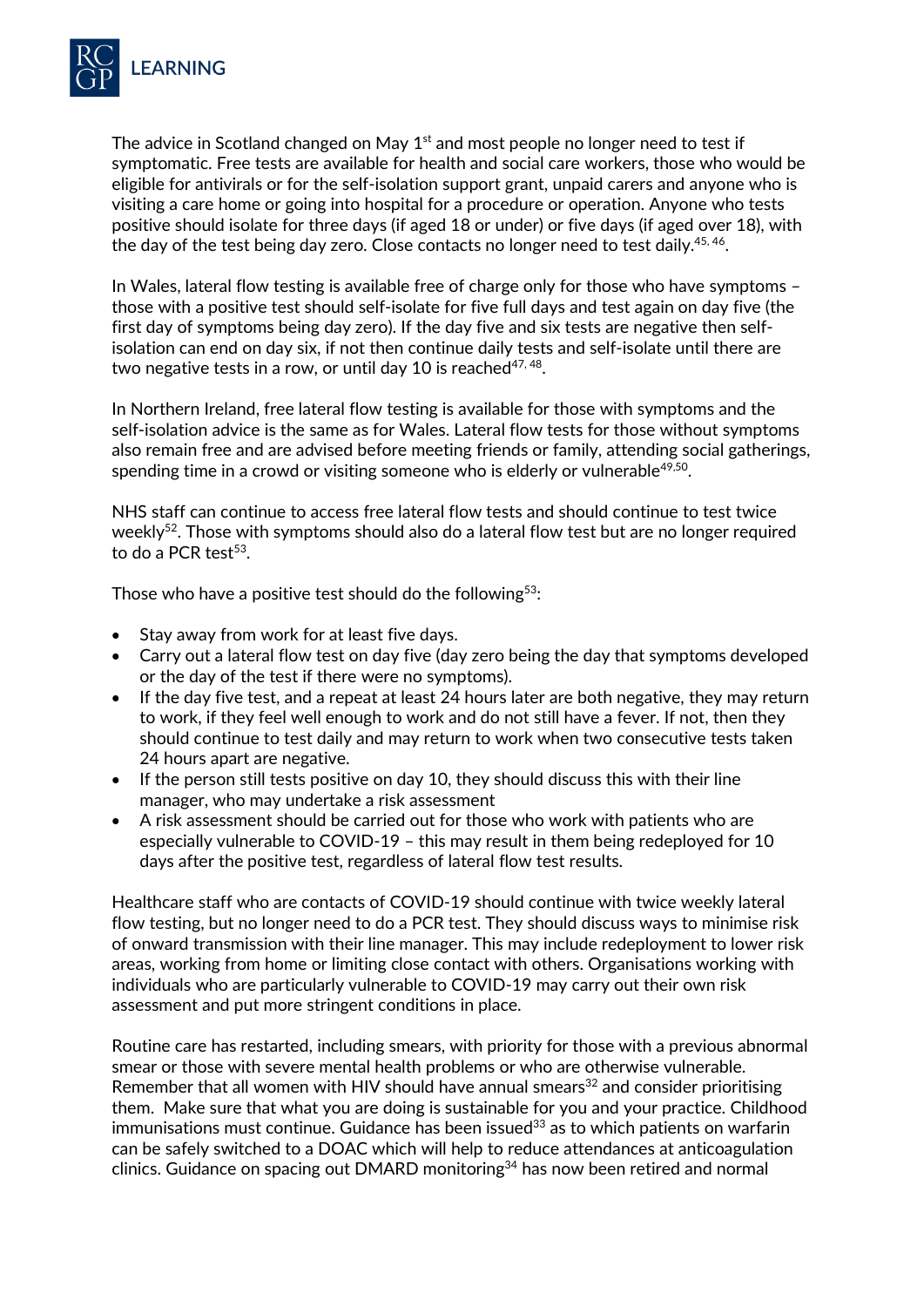

monitoring should be in place however this may need to be reconsidered depending on pressures on phlebotomy and other services. Consider restarting the fitting of long-active contraceptive methods if this is something that you or your practice normally provide. The Primary Care Women's Health forum<sup>35</sup> has produced a series of webinars on the practicalities of doing this as well as other information on women's health during lockdown and the Faculty of Sexual and Reproductive Health also has information on their website about restoration of services<sup>36</sup>.



# **Your core clinical skills are still important**

Not every ill patient will have COVID-19; remember that "normal" things still occur. Even under pressure allow space for patients to tell you what's wrong with them. Keep an open mind, think laterally, and suspend your judgement as it saves time in the end. Consider which are the relevant questions to ask; your core clinical skills are your most reliable tools. If 'pattern recognition' is not working, reframe your ideas using first principles and using probability and an

analytical approach. Learn to tolerate uncertainty and share this with the patient. Most of us have long been aware of the importance of recognising when a patient 'makes your antennae twitch' and this has been validated in a study<sup>37</sup> showing the importance of GP gut feelings, so don't underestimate the importance of listening to your inner voice. Make sure that you document that your triage decisions are made due to COVID-19 so that if your decisions are called into question in years to come you remember the surrounding circumstances. NICE have brought out a guideline about the management of COVID-19, including end of life symptoms<sup>38</sup>. If your patient needs referring to secondary care, then you should still make the referral rather than holding onto them in primary care. You will be likely to see patients who are affected by long covid – find out if there is a multidisciplinary long covid clinic in your area and read the NICE guidelines<sup>39</sup> and RCGP eLearning resources<sup>40</sup> on long covid.

References (accessed 2.3.22 unless otherwise stated)

- 1. [https://blogs.bmj.com/bmj/2021/09/10/martin-marshall-media-attacks-on-gps](https://blogs.bmj.com/bmj/2021/09/10/martin-marshall-media-attacks-on-gps-threaten-the-doctor-patient-relationship/)[threaten-the-doctor-patient-relationship/](https://blogs.bmj.com/bmj/2021/09/10/martin-marshall-media-attacks-on-gps-threaten-the-doctor-patient-relationship/)
- 2. https://www.gov.uk/government/publications/wuhan-novel-coronavirus-infectionprevention-and-control/new-recommendations-for-primary-and-community-healthcare-providers-in-england
- 3. Greenhalgh T, Knight M, Inda-Kim M, Fulop N J, Leach J, Vindrola-Padros C et al. Remote management of covid-19 using home pulse oximetry and virtual ward support BMJ 2021; 372: n677
- 4. [https://www.resus.org.uk/covid-19-resources/statements-covid-19-coronavirus](https://www.resus.org.uk/covid-19-resources/statements-covid-19-coronavirus-primary-care-settings/resuscitation-council-uk)[primary-care-settings/resuscitation-council-uk](https://www.resus.org.uk/covid-19-resources/statements-covid-19-coronavirus-primary-care-settings/resuscitation-council-uk)
- 5. [https://www.resus.org.uk/covid-19-resources/covid-19-resources-general](https://www.resus.org.uk/covid-19-resources/covid-19-resources-general-public/resuscitation-council-uk-statement-covid-19)[public/resuscitation-council-uk-statement-covid-19](https://www.resus.org.uk/covid-19-resources/covid-19-resources-general-public/resuscitation-council-uk-statement-covid-19)
- 6. [https://www.rcpch.ac.uk/resources/pims-covid-19-linked-syndrome-affecting](https://www.rcpch.ac.uk/resources/pims-covid-19-linked-syndrome-affecting-children-information-families#what-is-pims)[children-information-families#what-is-pims](https://www.rcpch.ac.uk/resources/pims-covid-19-linked-syndrome-affecting-children-information-families#what-is-pims)
- 7. <https://www.bmj.com/content/371/bmj.m3731>
- 8. <https://elearning.rcgp.org.uk/course/view.php?id=499>
- 9. <https://www.england.nhs.uk/mental-health/resources/dementia/>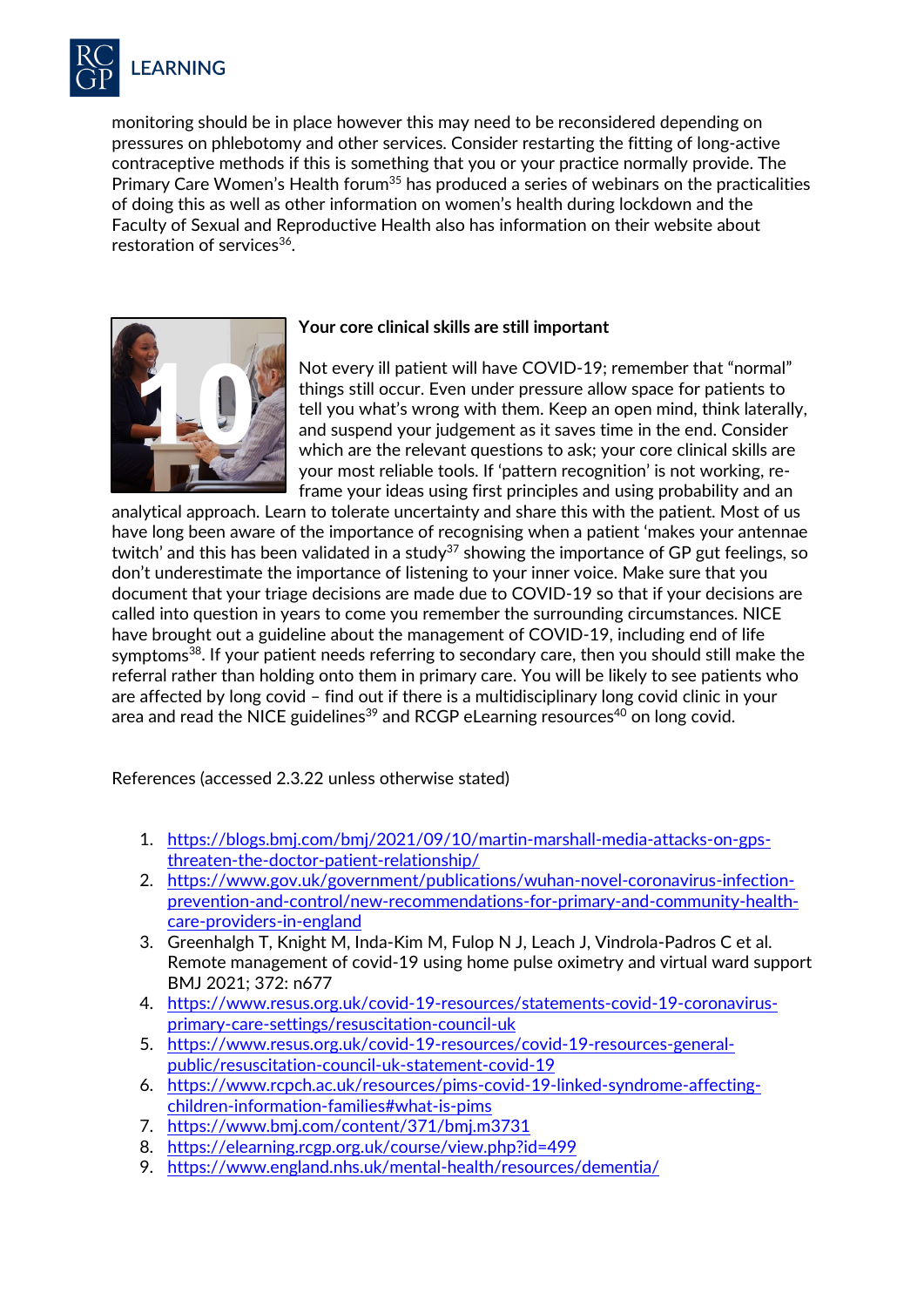

- 10. [https://www.england.nhs.uk/coronavirus/community-social-care-ambulance/mental](https://www.england.nhs.uk/coronavirus/community-social-care-ambulance/mental-health/mh-learning-disability-autism-covid19-cell-bulletin/)[health/mh-learning-disability-autism-covid19-cell-bulletin/](https://www.england.nhs.uk/coronavirus/community-social-care-ambulance/mental-health/mh-learning-disability-autism-covid19-cell-bulletin/)
- 11. [https://rnid.org.uk/wp-content/uploads/2020/11/Access-to-remote-GP](https://rnid.org.uk/wp-content/uploads/2020/11/Access-to-remote-GP-appointments-during-COVID-19-report_FINAL.pdf)[appointments-during-COVID-19-report\\_FINAL.pdf](https://rnid.org.uk/wp-content/uploads/2020/11/Access-to-remote-GP-appointments-during-COVID-19-report_FINAL.pdf)
- 12. <https://bjgp.org/content/65/631/95>
- 13. [https://www.england.nhs.uk/south-east/our-work/info](https://www.england.nhs.uk/south-east/our-work/info-professionals/medical/thames-valley/appraisal-and-revalidation/)[professionals/medical/thames-valley/appraisal-and-revalidation/](https://www.england.nhs.uk/south-east/our-work/info-professionals/medical/thames-valley/appraisal-and-revalidation/)
- 14. <https://www.youtube.com/watch?v=7ArBPrt2r1I&t=6s>
- 15. <https://www.cqc.org.uk/news/stories/update-cqcs-regulatory-approach>
- 16. <https://www.bmj.com/content/369/bmj.m2467>
- 17. <https://111.nhs.uk/isolation-note/>
- 18. <https://www.acas.org.uk/coronavirus>
- 19. [https://resolution.nhs.uk/services/claims-management/clinical-schemes/clinical](https://resolution.nhs.uk/services/claims-management/clinical-schemes/clinical-negligence-scheme-for-coronavirus/)[negligence-scheme-for-coronavirus/](https://resolution.nhs.uk/services/claims-management/clinical-schemes/clinical-negligence-scheme-for-coronavirus/)
- 20. [https://www.gmc-uk.org/registration-and-licensing/managing-your](https://www.gmc-uk.org/registration-and-licensing/managing-your-registration/information-for-doctors-on-the-register/insurance-indemnity-and-medico-legal-support)[registration/information-for-doctors-on-the-register/insurance-indemnity-and](https://www.gmc-uk.org/registration-and-licensing/managing-your-registration/information-for-doctors-on-the-register/insurance-indemnity-and-medico-legal-support)[medico-legal-support](https://www.gmc-uk.org/registration-and-licensing/managing-your-registration/information-for-doctors-on-the-register/insurance-indemnity-and-medico-legal-support)
- 21. <https://coronavirus.data.gov.uk/details/vaccinations>
- 22. [https://www.england.nhs.uk/2022/01/nhs-expands-covid-vaccinations-to-the-most](https://www.england.nhs.uk/2022/01/nhs-expands-covid-vaccinations-to-the-most-vulnerable-5-to-11-year-olds/)[vulnerable-5-to-11-year-olds/](https://www.england.nhs.uk/2022/01/nhs-expands-covid-vaccinations-to-the-most-vulnerable-5-to-11-year-olds/)
- 23. Wise J. Covid-19: Vaccine will be offered to 5–11-year-olds throughout UK BMJ 2022; 376: o411
- 24. [https://www.nhs.uk/conditions/coronavirus-covid-19/coronavirus](https://www.nhs.uk/conditions/coronavirus-covid-19/coronavirus-vaccination/coronavirus-vaccine-people-with-severely-weakened-immune-system/)[vaccination/coronavirus-vaccine-people-with-severely-weakened-immune-system/](https://www.nhs.uk/conditions/coronavirus-covid-19/coronavirus-vaccination/coronavirus-vaccine-people-with-severely-weakened-immune-system/)
- 25. [https://assets.publishing.service.gov.uk/government/uploads/system/uploads/attach](https://assets.publishing.service.gov.uk/government/uploads/system/uploads/attachment_data/file/1018444/Greenbook_chapter_14a_16Sept21.pdf) [ment\\_data/file/1018444/Greenbook\\_chapter\\_14a\\_16Sept21.pdf](https://assets.publishing.service.gov.uk/government/uploads/system/uploads/attachment_data/file/1018444/Greenbook_chapter_14a_16Sept21.pdf)
- 26. [https://www.gov.uk/government/publications/covid-19-vaccination-observation](https://www.gov.uk/government/publications/covid-19-vaccination-observation-period/waiting-after-your-covid-19-vaccination)[period/waiting-after-your-covid-19-vaccination](https://www.gov.uk/government/publications/covid-19-vaccination-observation-period/waiting-after-your-covid-19-vaccination)
- 27. [https://www.gov.uk/government/news/pfizerbiontech-covid-19-vaccine-shelf-life](https://www.gov.uk/government/news/pfizerbiontech-covid-19-vaccine-shelf-life-extended-from-5-to-31-days-says-mhra)[extended-from-5-to-31-days-says-mhra](https://www.gov.uk/government/news/pfizerbiontech-covid-19-vaccine-shelf-life-extended-from-5-to-31-days-says-mhra)
- 28. [https://elearning.rcgp.org.uk/pluginfile.php/149508/mod\\_page/content/159/Top%2](https://elearning.rcgp.org.uk/pluginfile.php/149508/mod_page/content/159/Top%20tips%20on%20new%20treatments%20for%20COVID-19_28.02.22.pdf) [0tips%20on%20new%20treatments%20for%20COVID-19\\_28.02.22.pdf](https://elearning.rcgp.org.uk/pluginfile.php/149508/mod_page/content/159/Top%20tips%20on%20new%20treatments%20for%20COVID-19_28.02.22.pdf)
- 29. [https://assets.publishing.service.gov.uk/government/uploads/system/uploads/attach](https://assets.publishing.service.gov.uk/government/uploads/system/uploads/attachment_data/file/877302/guidance-for-doctors-completing-medical-certificates-of-cause-of-death-covid-19.pdf) [ment\\_data/file/877302/guidance-for-doctors-completing-medical-certificates-of](https://assets.publishing.service.gov.uk/government/uploads/system/uploads/attachment_data/file/877302/guidance-for-doctors-completing-medical-certificates-of-cause-of-death-covid-19.pdf)[cause-of-death-covid-19.pdf](https://assets.publishing.service.gov.uk/government/uploads/system/uploads/attachment_data/file/877302/guidance-for-doctors-completing-medical-certificates-of-cause-of-death-covid-19.pdf)
- 30. <https://www.practitionerhealth.nhs.uk/>
- 31. <https://www.england.nhs.uk/supporting-our-nhs-people/support-now/>
- 32. <https://www.bhiva.org/file/DqZbRxfzlYtLg/Monitoring-Guidelines.pdf>
- 33. [https://www.rpharms.com/Portals/0/RPS%20document%20library/Open%20access](https://www.rpharms.com/Portals/0/RPS%20document%20library/Open%20access/Coronavirus/FINAL%20Guidance%20on%20safe%20switching%20of%20warfarin%20to%20DOAC%20COVID-19%20Mar%202020.pdf?ver=2020-03-26-180945-627) [/Coronavirus/FINAL%20Guidance%20on%20safe%20switching%20of%20warfarin%](https://www.rpharms.com/Portals/0/RPS%20document%20library/Open%20access/Coronavirus/FINAL%20Guidance%20on%20safe%20switching%20of%20warfarin%20to%20DOAC%20COVID-19%20Mar%202020.pdf?ver=2020-03-26-180945-627) [20to%20DOAC%20COVID-19%20Mar%202020.pdf?ver=2020-03-26-180945-627](https://www.rpharms.com/Portals/0/RPS%20document%20library/Open%20access/Coronavirus/FINAL%20Guidance%20on%20safe%20switching%20of%20warfarin%20to%20DOAC%20COVID-19%20Mar%202020.pdf?ver=2020-03-26-180945-627)
- 34. [https://midessexccg.nhs.uk/medicines-optimisation/covid-19-resources/shared-care](https://midessexccg.nhs.uk/medicines-optimisation/covid-19-resources/shared-care-drugs-1/3705-shared-care-drugs-monitoring-during-covid-19-pandemic/file)[drugs-1/3705-shared-care-drugs-monitoring-during-covid-19-pandemic/file](https://midessexccg.nhs.uk/medicines-optimisation/covid-19-resources/shared-care-drugs-1/3705-shared-care-drugs-monitoring-during-covid-19-pandemic/file)
- 35. [https://pcwhf.co.uk/resources/protocol-for-larc-fittings-in-primary-care-during](https://pcwhf.co.uk/resources/protocol-for-larc-fittings-in-primary-care-during-covid-19/)[covid-19/](https://pcwhf.co.uk/resources/protocol-for-larc-fittings-in-primary-care-during-covid-19/)
- 36. [https://www.fsrh.org/documents/fsrh-guidance-essential-srh-services—third-covid-](https://www.fsrh.org/documents/fsrh-guidance-essential-srh-services--third-covid-19-lockdown/)[19-lockdown/](https://www.fsrh.org/documents/fsrh-guidance-essential-srh-services--third-covid-19-lockdown/)
- 37. <https://bjgp.org/content/70/698/e612>
- 38. <https://www.nice.org.uk/guidance/ng191>
- 39. <https://www.nice.org.uk/guidance/ng188>
- 40. <https://elearning.rcgp.org.uk/mod/page/view.php?id=11512>